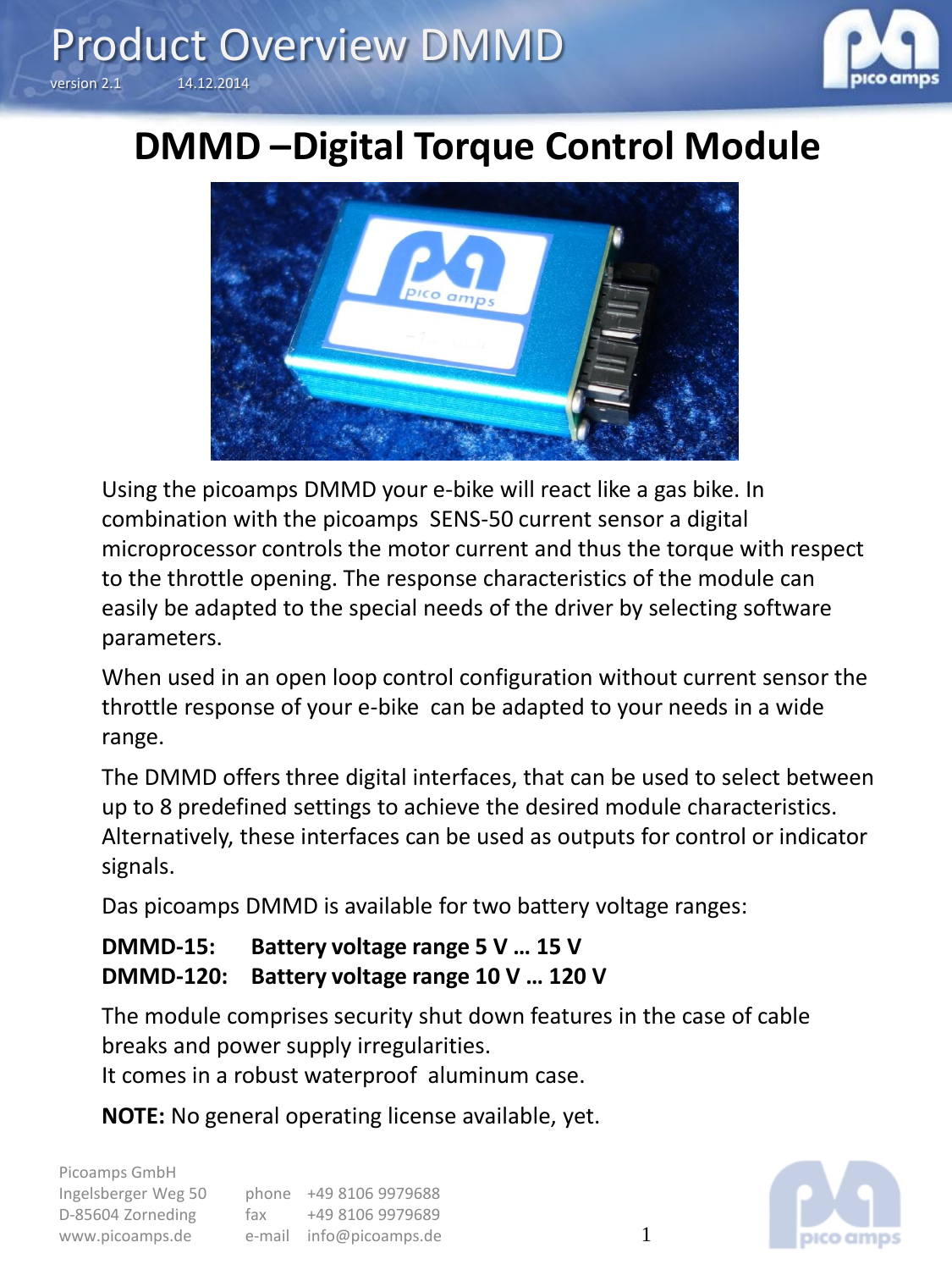

#### **Example: control of the motor current of an e-bike (e.g. ZERO, QVR):**

In this application the control loop is closed using an external current sensor that directly senses the motor current. The throttle opening is transferred to a desired current value by an internally stored characteristic curve. The digital Itype controller sets its output to the motor controller such that eventually the sensed motor current is identical to the desired value.

For safety reasons, when releasing the throttle the module output will immediately follow to avoid unwanted delay in retardation.

In this example the three universal interfaces are used to select between different internal characteristic curves and thus scale the maximum available torque at full throttle (see table).



| <b>Switch to GND</b>   |            |            | <b>Function</b>                |
|------------------------|------------|------------|--------------------------------|
| <b>IO1</b>             | <b>102</b> | <b>102</b> | <b>Torque at full throttle</b> |
| open                   | open       | open       | $100\%$ *)                     |
| 1 of 3 switches closed |            |            | 77%                            |
| 2 of 3 switches closed |            |            | 54%                            |
| closed                 | closed     | closed     | 34%                            |

\*) default setting without switch



#### **Picoamps GmbH**

| Ingelsberger Weg 50 |
|---------------------|
| D-85604 Zorneding   |
| www.picoamps.de     |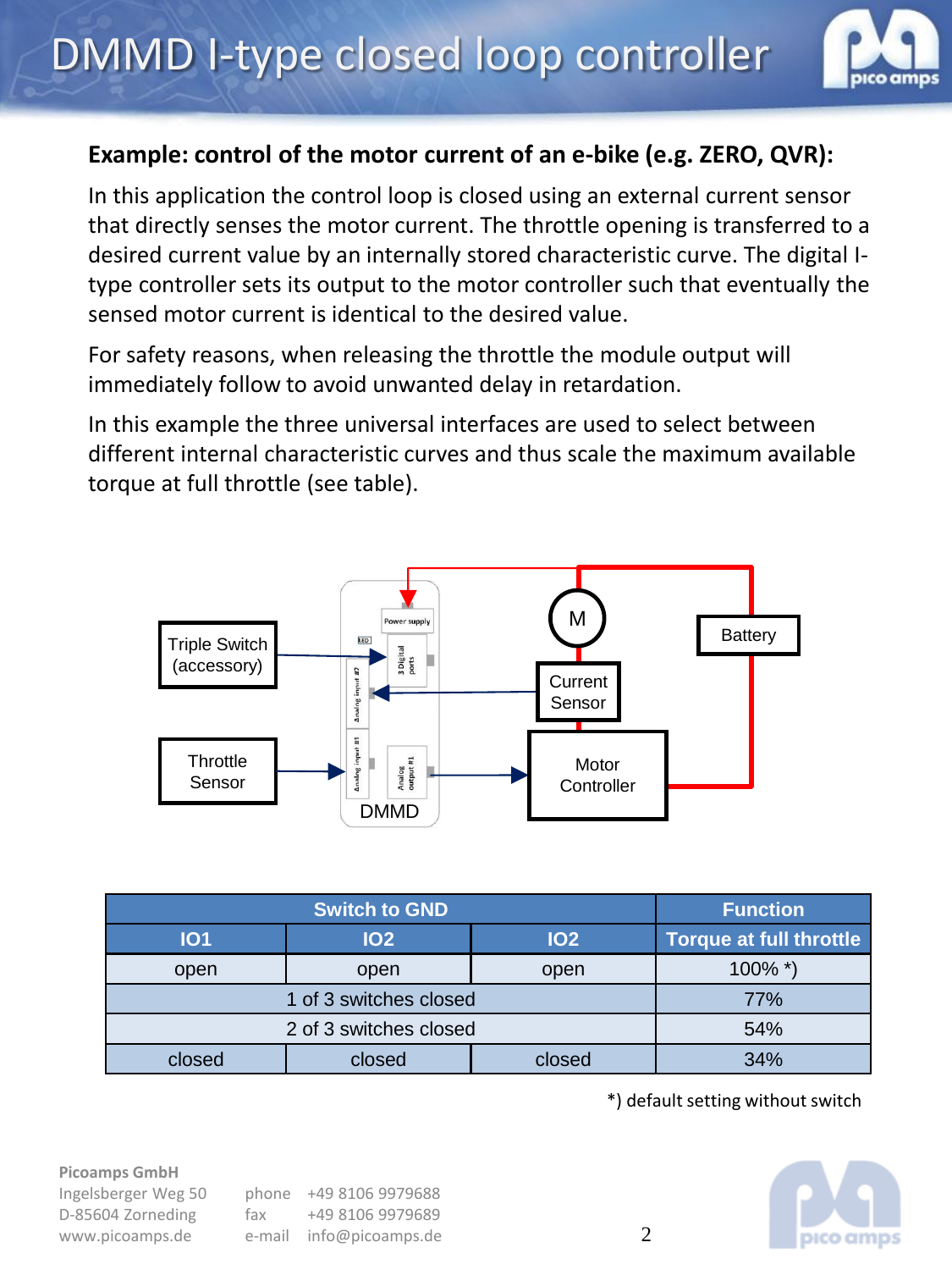

#### **Example: control of the motor current of an e-bike (e.g. ZERO, QVR):**

In this open loop application the input signal of the throttle sensor is transferred to the output signal for the motor controller using a special PI-type algorithm. The output signal reaches the final value that corresponds to the throttle position after the setting time of the controller, where torque adjusting range<sup>\*\*)</sup> and setting time can be selected.

The selected time constants can be substantially shortened by a quick sequence of partially closing and full opening the throttle.

For safety reasons, when releasing the throttle the module output will immediately follow to avoid unwanted delay in retardation.

In this example the three universal interfaces are used to select between different torque adjusting ranges and setting times of the PI-type control algorithm (see table).



| <b>Switch to GND</b> |            | Time constant (I)  | <b>Switch to GND</b>              | <b>Adjusting range</b> |
|----------------------|------------|--------------------|-----------------------------------|------------------------|
| <b>101</b>           | <b>102</b> | 0% to 100% [sec]   | IO3                               | / throttle signal      |
| open                 | open       | $3.5$ (slow) $*$ ) | open                              | small 45% *)           |
| open                 | closed     | 2.3                | closed                            | large 80%              |
| closed               | open       | 1.5                | *) default setting without switch |                        |
| closed               | closed     | (fast)             |                                   |                        |

\*\*) Adjusting range: Percentage of the full throttle range to cover the range of 0 … 100% torque Setting time: time that elapses from opening throttle until steady state of the output signal

**Picoamps GmbH** Ingelsberger Weg 50 phone +49 8106 9979688 D-85604 Zorneding fax +49 8106 9979689 www.picoamps.de e-mail info@picoamps.de

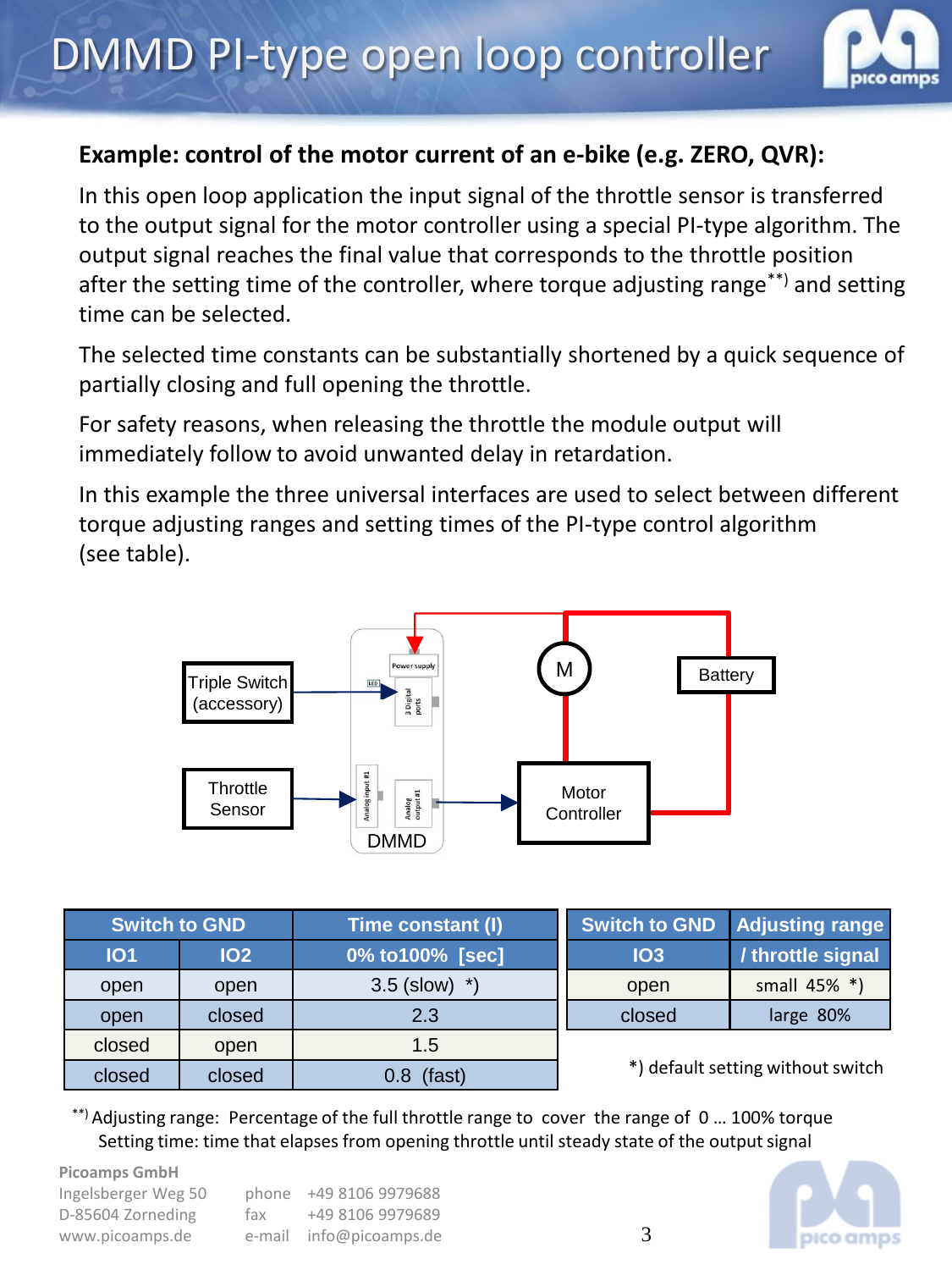

#### **Example: control of the motor current of an e-bike (OSET):**

In this open loop application the input signal of the throttle sensor is transferred to the output signal for the motor controller using a special PI-type algorithm. The output signal reaches the final value that corresponds to the throttle position after the setting time of the controller, where torque adjusting range<sup>\*\*)</sup> and setting time can be selected.

The selected time constants can be substantially shortened by a quick sequence of partially closing and full opening the throttle.

For safety reasons, when releasing the throttle the module output will immediately follow to avoid unwanted delay in retardation.

In this example the three universal interfaces are used to select between different torque adjusting ranges and setting times of the PI-type control algorithm (see table).

In the OSET application the DMMD is directly powered from the motor controller using the output connector.



|            | <b>Switch to GND</b> | Time constant (I)  | <b>Switch to GND</b>              | <b>Adjusting range</b> |
|------------|----------------------|--------------------|-----------------------------------|------------------------|
| <b>101</b> | <b>102</b>           | 0% to 100% [sec]   | IO3                               | / throttle signal      |
| open       | open                 | $3.5$ (slow) $*$ ) | open                              | small 45% *)           |
| open       | closed               | 2.3                | closed                            | large 80%              |
| closed     | open                 | 1.5                | *) default setting without switch |                        |
| closed     | closed               | (fast)             |                                   |                        |

\*\*) Adjusting range: Percentage of the full throttle range to cover the range of 0 … 100% torque Setting time: time that elapses from opening throttle until steady state of the output signal

**Picoamps GmbH**

Ingelsberger Weg 50 phone +49 8106 9979688 D-85604 Zorneding fax +49 8106 9979689 www.picoamps.de e-mail info@picoamps.de

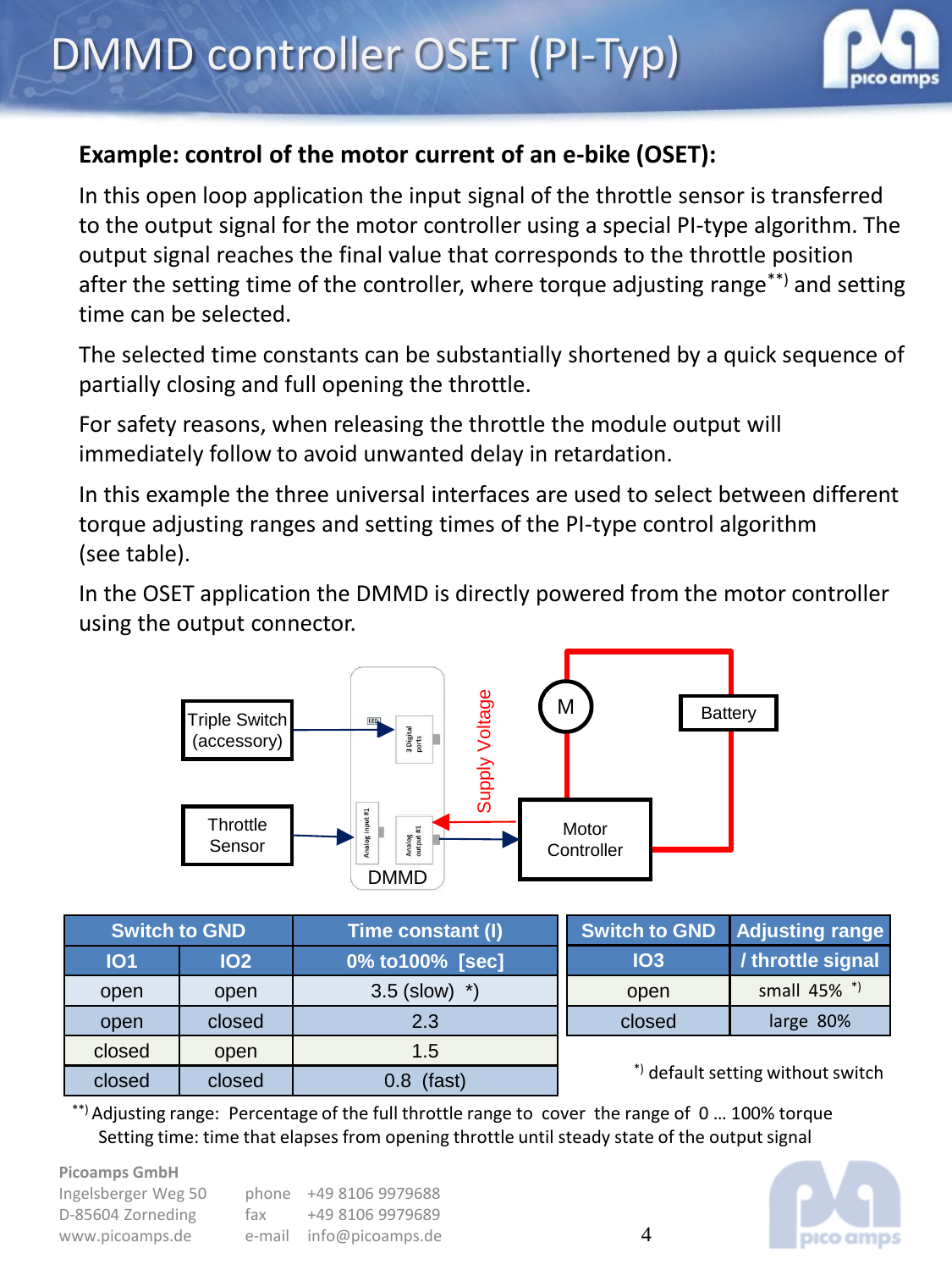#### **Response time:**

• Realized sensor sample rate: 2 kHz**,** realized controller response time: 0,5 msec controller response time depends on implemented algorithm

#### **Analog input (2 ports):**

- Input signal range: 0V … 4.4V
- Integrated power supply for sensors (4.2V max, depending on supply current)
- Sensor types: Hall throttle, resistor throttle, current sensor, others on request
- Supervisory function and safety shutdown for input failures, e.g. irregular input values or cable break

#### **PWM/analog output (2 ports):**

- Output signal range: 0V … 4.4V
- Output signal shaping can be defined by software algorithm and mapping tables
- Internal low pass filter for PWM/analog conversion can be enabled by software
- Optional power supply for DMMD

#### **Digital ports (3 ports):**

- Digital input, e.g. for parameter selection
- Digital output, e.g. for indicator or switching signals
- Optional internal weak pull-up enabled by software
- Optional internal pull-down resistors

#### **Power supply:**

- Voltage range: 5V … 15V (DMMD-15) emergency power down default below 4.7V
- Voltage range: 10V … 120V (DMMD-120) emergency power down default below 10V

#### **Status LED (2 LED):**

Two LED can be used to display special states of operation e.g.:

- Green: throttle max value and setting not default
- Red: Error indicator and safety shutdown due to cable brake, irregular sensor signal or initial signal, battery voltage to low





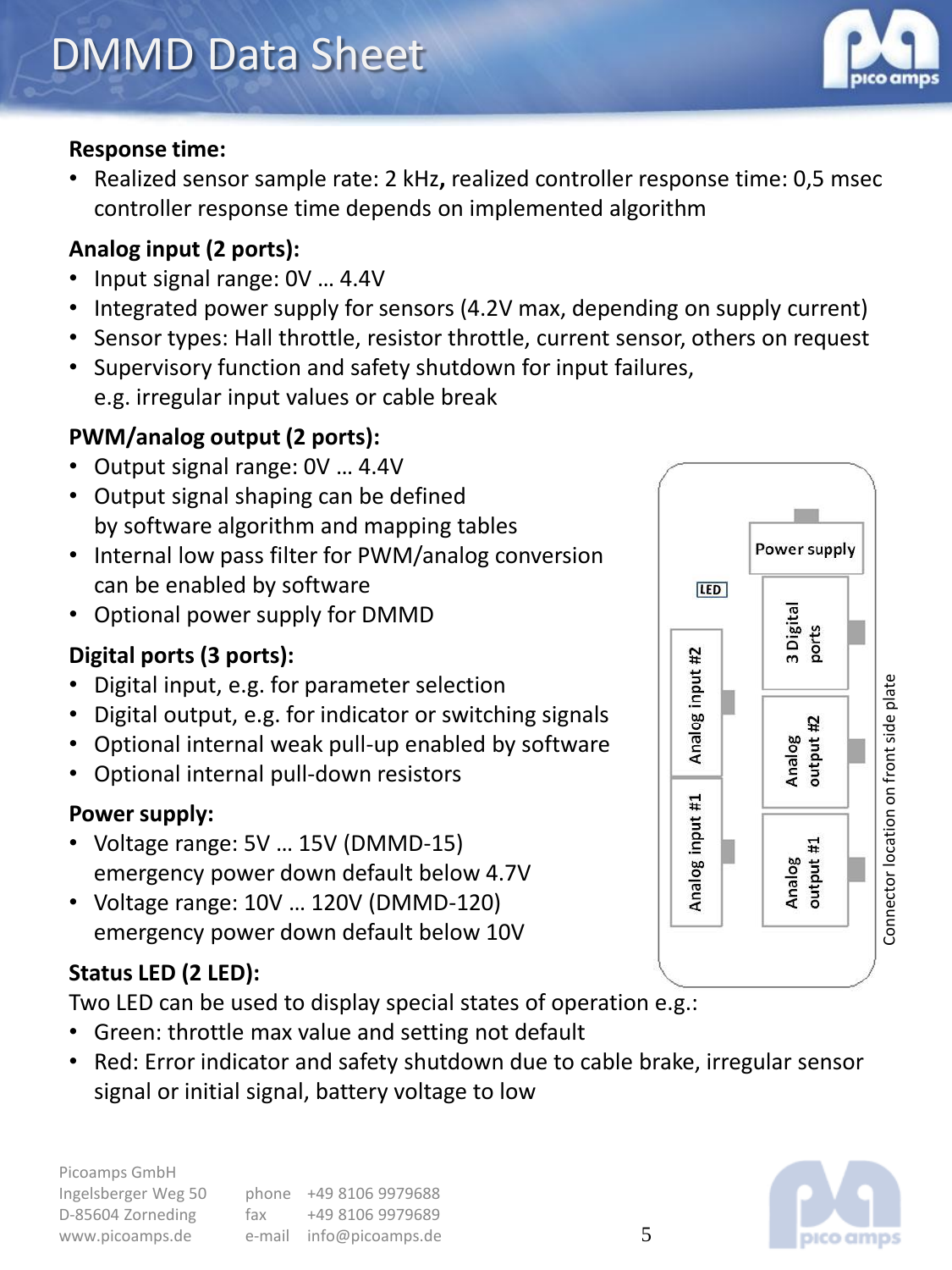

### **Input Output and Selection Cables:**

- Cable lengths default 40 cm with Open cable tails on system side
- Customer specific on system side on request
- Customer specific cable lengths on request



#### **External Switches:**

- Single handle bar switches
- Customer specific switch type on request

#### **External Current Sensor: SENS-50**

- Current Range: 0 … 400 A (optional up to 600 A)
- Minimum response time: 5 µsec
- Sensor supply voltage: 3V … 5,5 V
- Temperature range: -40°C … 150°C
- Isolation Power to Signal pins: > 600V
- Dimensions: 30 mm x 64 mm x 15 mm
- Power flange: 2 mm thick, outer  $\emptyset$  22 mm, drill  $\emptyset$  8.0 mm